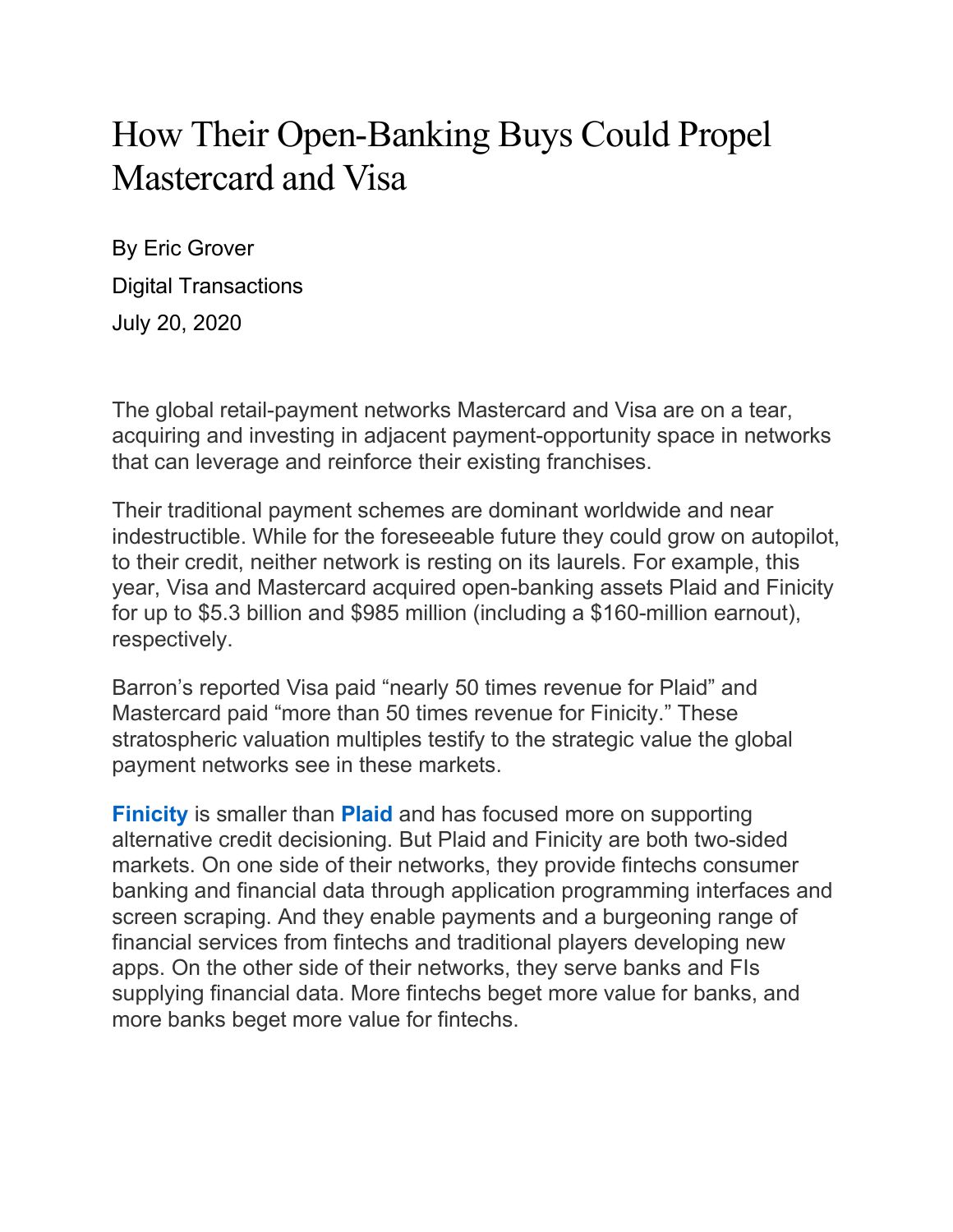To maximize holistic value, the financial-data networks' pricing is asymmetric. Similarly, two-sided markets like the "card" networks charge merchants more than cardholders, Facebook and Google charge advertisers fees but not social-media and search users, and bars sometimes offer free drinks to women but not men. With financial-data networks, fintechs bear the lion's share of fees.

Mastercard's and Visa's enormous resources, their trust capital, and their reach with virtually every retail bank of consequence planetwide should turbocharge Plaid's and Finicity's growth. In parallel, financial-data sharing will reinforce Mastercard's and Visa's centrality not only for banks but also for the fast-evolving ecosystem of fintechs, enhancing network economics and spurring more revenue-generating transactions.

As the world's largest payment system, Visa touts its "network of network" strategy. Combining mutually reinforcing networks offers a powerful multiplier. More network participants, related services, and transactions beget stronger network effects.

Consider what the Visa and Mastercard networks now offer. They support installment payments and credit, viewing it as additive rather than cannibalizing debit and credit card transactions. In 2016, Mastercard introduced an installment credit product in Europe. In 2019, it acquired buynow-pay-later platform **Vyze**. In 2020, **Visa** partnered with Splitit to support installment payments at the physical and online pos.

Both global payment schemes have also acquired and developed new payment rails, enriching the suite of payments offered licensees and addressing adjacent markets, to buoy long-term growth.

Visa's expanding roster of platforms includes its traditional card-delivery systems, its acquisition of **Earthport**, homegrown B2B Connect, the repurposed credit-push transaction Visa Direct, and now, financial-data network Plaid.

Mastercard has card-delivery systems and the credit-push platform Mastercard Send, plus acquired noncard cross-border rails Transfast,